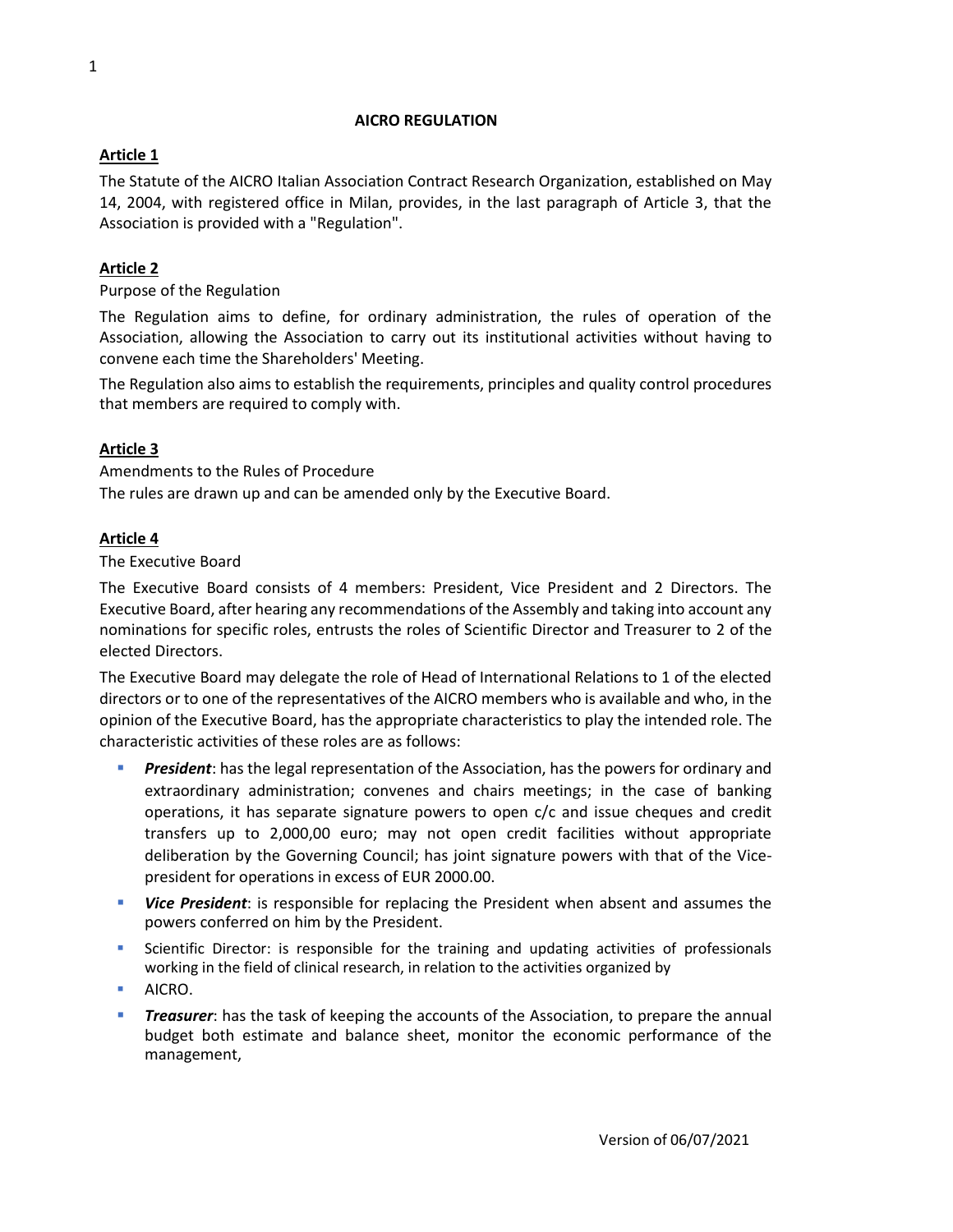authorize current expenditure up to an amount of €5,000.00 and require registration fees and annual fees.

Expenditure in the amount of more than €5,000.00 will be decided by the Executive Board.

He has relationships with credit institutions. By delegation of the President, the Treasurer may carry out all banking operations required by the role including payment transactions, with the same limitations as those provided for by the President.

The Treasurer is responsible for the administrative management of human resources.

**The Head of International Relations** has the task of representing AICRO at international meetings, including participation in the activities provided by the membership of AICRO EUCROF (Association of European CRO associations) and is responsible for coordinating relations with bodies and associations outside the Italian territory.

In accordance with the Statute, if one of the members of the Executive Board is resigned, the Directors who remain in office will perform, pending the replacement, the acts of ordinary administration, including the reassignment of the above-mentioned offices to the remaining Councillors.

If, due to changes in membership after election, two or more directors are members of the same company/subsidiary/subsidiary /etc., one or more directors must be replaced by a new election.

- **•** The Executive Board may delegate its members to specific functions, on the basis of its deliberations that define specific tasks, identifying the time and also the duration. The Executive Board:
- **•** shall be convened by the President in writing at least one week before the date of the meeting;
- **EXECO Shall be convened whenever the President deems it necessary or when at least two** Councillors so request;
- may decide in writing as required by art. 10 of the Statute under "c"; In this case, the meetings operate under the same rules as the assemblies.
- **.** The Executive Board also decides on the possible decay from the status of member for absence or loss of the minimum requirements provided for by art. 4 of the Statute and expressed in the application for admission as per art. 5 of the Regulation.

#### **Article 5**

Application for admission to the AICRO

Aspiring members can apply for admission to the Association by delivering to the same a written application, in which they must be explicitly indicated (ex art. 4 Statute):

a) its identification references (name, location, telephone numbers, legal representative, etc...);

b) the will to respect the national and international norms for the activity of Contract Research Organization;

c) the willingness to comply with the objectives and rules contained in the Statute and the Rules of Procedure;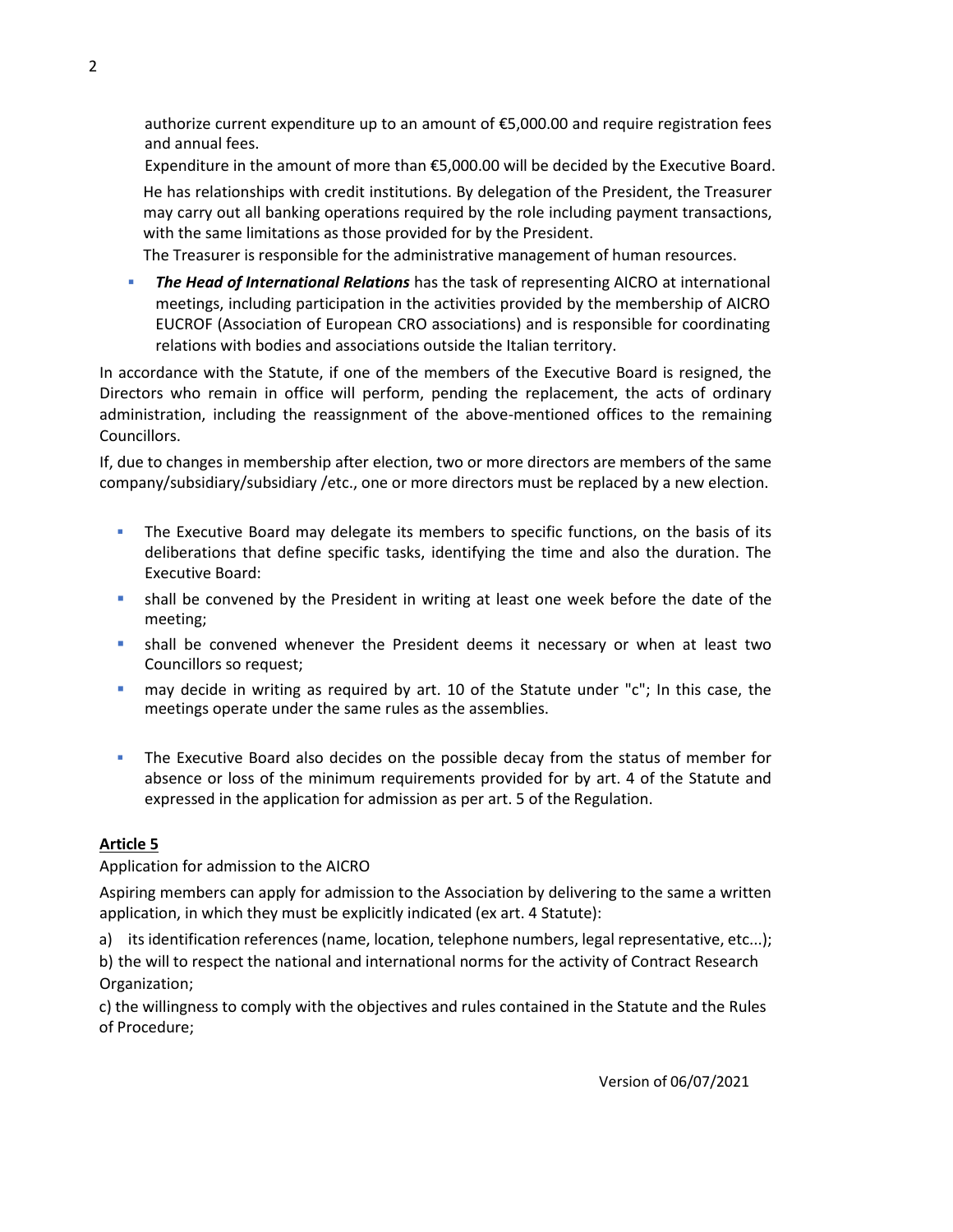d) an undertaking to submit, within 30 days of the request, all the documentation referred to in Article 6 below;

e) the commitment to pay the membership fees to the Association and subsequent annual ones. The facsimile of the application is annexed to this Regulation.

The application for admission must be accompanied by the following documents:

- Articles of association (copy)
- Most recent statutes (copy)
- Certificate C.C.I.A.A. updated (with a date not exceeding 3 months prior to the application for registration pursuant to art. 4 of the Regulations)

• for national companies: ISO quality certificate; for multinational companies: self-certification attesting to the existence of an equivalent Quality System.

Within 30 days, the Executive Board shall decide on the admission of the new member. The judgment of the Executive Board is final.

#### **Article 6**

Membership fee

The payment of the membership fee is one of the essential conditions for the registration and permanence of members in the AICRO as per Article 4 of the Statute. This portion, nonrefundable, corresponds to:

• Euro 2.000,00 (two thousand/00) per year, to be paid by 31 January of each year following that of registration, as an annual stay fee.

Members who have not paid the annual membership fee within the deadline will not be able to have a representative in the Executive Board. In the event that the delay lasts beyond 30 April, the member will not be able to benefit from any service offered by the Association, whether it is free or paid.

If a member remains in arrears beyond 31 August, he shall be excluded from the Association. The Board shall decide on the exclusion during the Board meeting convened for this purpose, by a majority of those present, and in the event of a tie, the vote of the President shall prevail. The resolution of exclusion must be communicated to the excluded member by letter registered letter or by Pec. Any request for readmission shall be submitted in accordance with the procedure set out in the Articles of Association and the current Rules and Regulations, and may only be submitted for the following year.

#### **Article 7**

Resolution in writing

In accordance with Article 9 of the Statutes, letter "f", the General Assembly may also resolve in writing (fax or e-mail). The Rules of Procedure shall lay down the rules for the proper handling of speeches and votes cast in this manner.

If the conditions allowing the management of the meeting in written form are met, i.e. at the request of the Chairman or of one third of the members, the Chairman must convene the meeting by registered letter RR or e-mail with acknowledgement of receipt at least one month before the date of the meeting, specifying that:

a) the proceedings of the General Assembly shall be in written form;

b) the admissible written forms may be either exclusively by e-mail or exclusively by fax; hybrid forms are only admissible in the event of sudden failure of the telephone lines;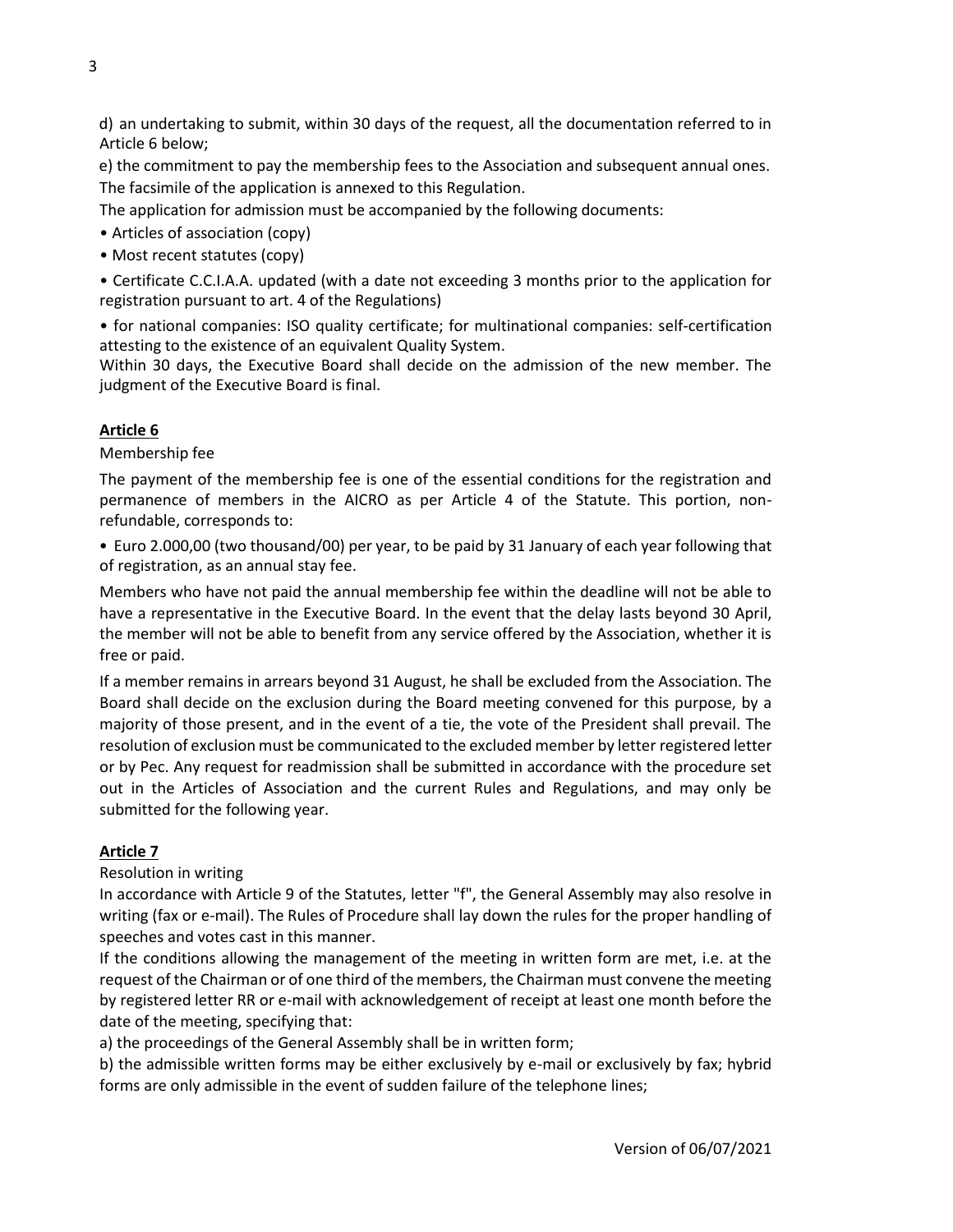c) it shall be the duty of the Chairman, at the opening of the General Assembly, to inform all participants of the names of participating members and their e-mail addresses or fax numbers

d) it shall be the duty of the Chairman to appoint the Secretary to take the minutes;

e) the Secretary's task shall be to record, on file and in hard copy, the various interventions and to write the relevant minutes in the meeting book;

f) it shall be the duty of the Chairman to indicate to all participants, in accordance with the established agenda, what is to be discussed or resolved upon;

g) members are invited by the Chairman to speak on the items on the agenda; members must therefore send to all participants, indicated in advance by the Chairman, the text of their speech and/or vote and also express any wish to abstain on the resolution under discussion

h) from the moment the Chairman asks to vote on one of the items on the agenda, members have half an hour to express their vote; once this time has elapsed, the absence of a reply will be interpreted as abstention;

i) in the event of faults or problems on the telephone line the meeting shall be suspended;

j) The Chairman shall be responsible for verifying the existence of the conditions allowing the meeting to be resumed or reconvened on another date with the same operating procedures and the same agenda.

# **Article 8**

Training activities

One of the objectives of the AICRO is to promote the training of personnel involved in clinical research (Article 3 of the AICRO Statutes).

The Scientific Director of the AICRO is responsible for organizing training and refresher courses for professionals working in the field of clinical research.

For each single training event, the Scientific Director shall submit to the President for approval a detailed plan of said event including

- title and topics to be covered
- list of speakers
- target audience
- location and duration
- budget

4